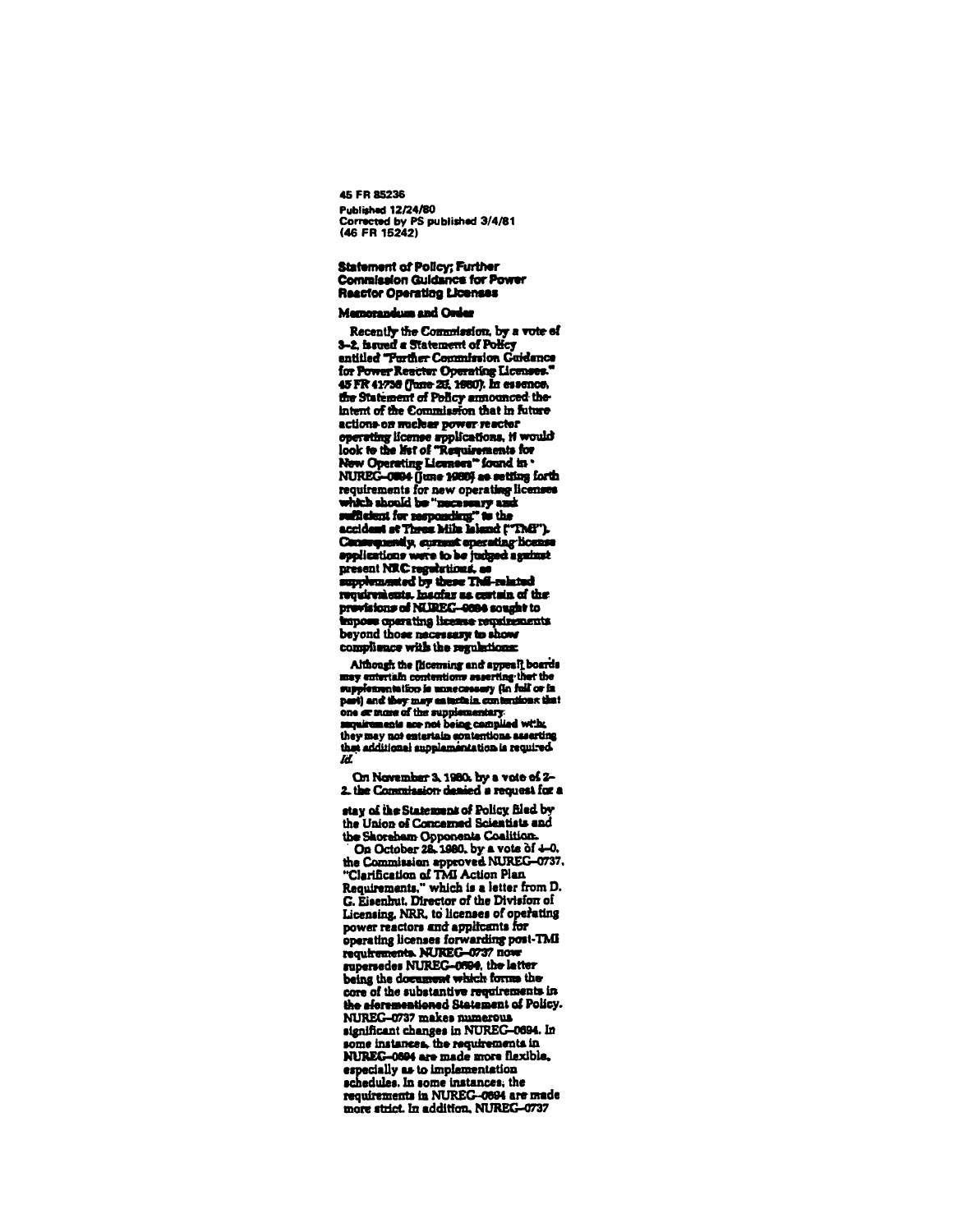adds new requirements, taken from previously issued Bulletins and Orders. which were not part of NUREG-0894.

The Commission's approval of NUREG-0737 requires that some changes be made in the previously adopted Statement of Policy. Moreover, the Commission has now had more time to reflect upon the distinction between interpretive and supplementary requirements, as originally set forth in NUREG-0004 and as modified in NUREG-0737, and believes that the number of supplementary requirements may be quite small. For these reasons, the Commission has decided that the Statement of Policy should be amended as set forth in the Appendix to this Memorandum and Order.<sup>2</sup>

#### **H** is so ordered.

Dated at Washington, D.C., this 18th day of December 1980.

For the Commission.

Samuel J. Chilk,

Secretary of the Commission.

# U.S. Nuclear Regulatory Commission-Further Commission Guidence For Power Reactor Operating Licenses Revised Statement of Policy

## **I. Backeround**

After the March-1979 accident at Three Mile Island, Unit 2, the Commission directed its technical review resources to assuring the safety of operating power reactors rather than to the issuance of new licenses. Futhermore, the Commission decided

that power reactor licensing should not continue until the assessment of the TMI accident had been substantially completed and comprehensive improvements in both the operation and regulation of nuclear power plants had been set in motion.

At a meeting on May 30, 1979, the Nuclear Regulatory Commission decided to issue policy guidance addressing general principles for reaching licensing decisions and to provide specific guidance for near-term operating license cases.<sup>1</sup> In November 1979, the Nuclear Regulatory Commission issued the policy guidance in the form of and amendment to 10 CFR Part 2 of its regulations,<sup>2</sup> describing the approach to be taken by the Commision regarding licensing of power reactor. In particular, the Commission noted that it would "be providing case-by-case guidance on changes in regulatory policies." The Commission has now acted on four operating licenses, has given extensive consideration to issues arising as a

result of the Three Mile Island accident. and is able to provide general guidance.

Following the accident at Three Mile Island 2, the President established a Commission to make recommendations regarding changes necessary to improve nuclear safety. In May 1979, the Nuclear Regulatory Commission established a Lessons Learned Task Force,<sup>3</sup> to determine what actions were required for new operating licenses and chartered a Special Inquiry Group to examine all facets of the accident and its causes. These groups have published their reports.<sup>4</sup>

The Lessons Learned Task Force led<br>to NUREG-0578, "TMI-2 Lessons Learned Task Force Status Report and Short-Term Recommendations" and NUREG-0585, "TMI-2 Lessons Learned Task Force Final Report." The Commission addressed these reports in meetings on September 6, September 14, October 14, and October 16, 1979. Following release of the report of the Presidential Commission the Commission provided a preliminary set of responses to the recommendations in that report.<sup>6</sup> This response provided broad policy directions for development of an NRC Action Plan, work on which was begun in November 1979. During the development of the Action Plan, the Special Inquiry Group Report was received, which had the benefit of review by panels of outside consultants representing a cross section of technical and public views. This report provided additional recommendations.

The Action Plan 'was developed to provide a comprehensive and integrated plan for the actions judged appropriate by the Nuclear Regulatory Commission to correct or improve the regulation and operation of nuclear facilities based on the experience from the accident at TMI-2 and the official studies and investigations of the accident. In developing the Action Plan, the various recommendations and possible actions of all the principal investigations were assessed and either rejected, adopted or modified. A detailed summary of the development and review process for the Action Plan was initially provided in NUREG-0894.7 "TMI-Related **Requirements For New Operating** Licenses," and can now be found, as changed, in NUREG-0737, "Clarification of TMI Action Plan Requirements."<sup>8</sup>

Actions to improve the safety of nuclear power plants now operating were judged to be necessary immediately after the accident and could not be delayed until the Action Plan was developed, although they were subsequently included in the Action Plan. Such actions came from the Bulletins and Orders issued immediately after the accident, the first report of the Lessons-Learned Task Force issued in July 1979, the recommendations of the

**Emergency Preparedness Task Force,** and the NRC staff and Commission. Before these immediate actions were applied to operating plants, they were approved by the Commission. Many of already been taken by licensees and most are scheduled to be completed in the near future.

On February 7, 1980, based on its<br>review of initial drafts of the Action Plan, the Commission approved a listing of near-term operating license (NTOL) requirements, as being necessary but not necessarily sufficient TMI-related requirements, for granting new operating licenses. Since then, the fuel load requirements on the NTOL list have been used by the Commission in granting operating licenses, with limited authorizations for fuel loading and low power testing, for Sequoyah. North Anna, Salem, and Farley. Full operating licenses were granted, based on the<br>NTOL list, for Sequoyah and North Anna.

On May 15, 1980, after review of the last version of the Action Plan, the Commission approved a list of Requirements For New Operating Licenses," contained in NUREG-0894, which the staff recommended for imposition on current operating license applicants. That list was recast from the previous NTOL list and sets forth four types of TMI-related requirements and actions for new operating licenses: (1) Those required to be completed by a license applicant prior to receiving a

fuel-loading and low-power testing license, (2) those required to be completed by a license applicant to operate at appreciable power levels up to full power. (3) those the NRC will take prior to issuing a fuel-loading and lowpower testing or full-power operating<br>license, and (4) those required to be completed by a license prior to a specified date. The Commission also approved the staff's recommendationthat the remaining items from the TMI reviews should be implemented or considered over time to further enhance safety.

sarey.<br>On October 28, 1980, the Commission<br>approved a "Clarification of TMI Action<br>Plan Requirements," not contained in NUREG-0737, which supersedes NUREG-0694. More explicit requirements, revisions in previous requirements, different time schedules for implementation, and new requirements in NUREG-0894, but taken from previously issued Commission bulletins and orders, form the core of **NUREG-0737.** 

In approving the schedules for developing and implementing changes in requirements, the Commission's primary considerations were the safety significance of the issues and the

<sup>&</sup>lt;sup>1</sup> Chairman Abearne concura in amending the posicy atatement, but disagrees in how it should be amended. His dissenting views are attached to the

Appendix.<br>\*All features for this Statement of policy appear at end of test.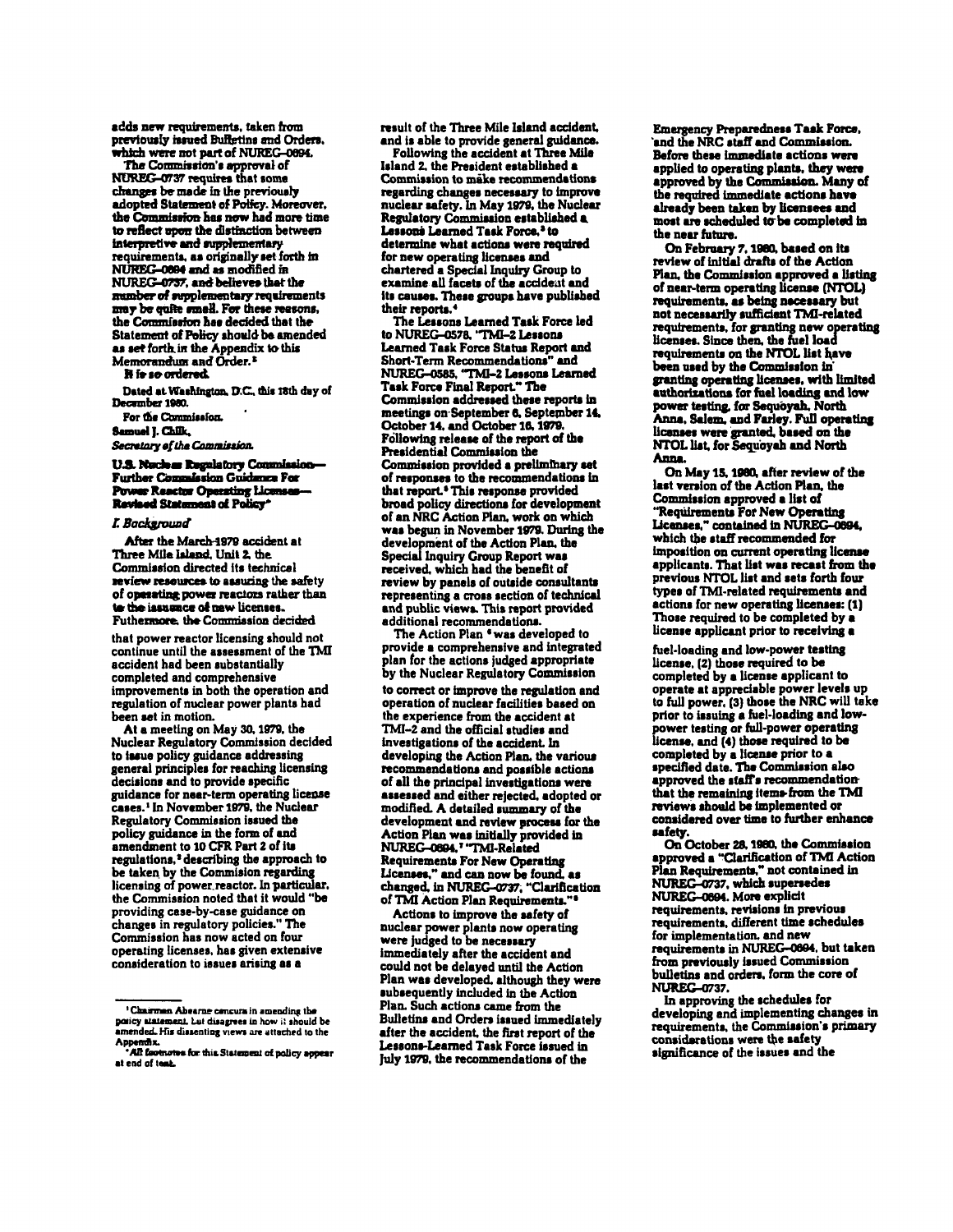immediacy of the need for corrective actions. As discussed above, many actions were taken to improve safety immediately or soon after the accident. These actions were generally considered to be interim improvements. In scheduling the remaining improvements. the availability of both NRC and industry resources was considered, as well as the safety significance of the actions. Thus, the Action Pian approved by the Commission presents a sequence of actions that will result in a gradually increasing improvement in safety as individual actions are completed and the initial immediate actions are replaced or supplemented by longer term improvements.

#### **II. Commission Decision**

Based upon its extensive review and consideration of the issues arising as a result of the Three Mile Island accident-a review that is still continuing-the Commission has<br>concluded that the list of TMI-related requirements for new operating licenses found in NUREG-0737 can provide a basis for responding to the TMI-2 accident. The Commission has decided that current operating license applications should be measured by the NRC staff against the regulations. as augmented by these requirements.<sup>•</sup> In general, the remaining items of the Action Plan should be addressed through the normal process for development and adoption of new requirements rather than through immediate imposition on pending applications.

# III. Litigation of TMI-2 Issued in **Operating License Proceedings**

In the November 1979 policy statement, the Commission provided the following guidance for the conduct of adjudicatory proceedings:

In reaching their decision, the Boards should interpret existing regulations and requisitory policies with the consideration to<br>the implications for those regulations and policies of the Three Mile Island Accident. In<br>this regard, it should be understood that as a result of analyes still underway, the Commission may change its present regulations and regulatory policies in important aspects and thus compliance with existing regulations may turn out to no longer warrant approval of a license application.

The Commission is now able to give the Boards more guidence.

The Commission believes the TMIrelated operating license requirements list as derived from the process described above should be the principal basis for consideration of TMI-related issues in the adjudicatory process. There are good reasons for this. First, this represents a major effort by the staff and Commissioners to address more than one hundred issues and

recommendations in a coherent and coordinated fashion. This entire process cannot be reproduced in individual proceedings. Second, the NRC does not have the resources to litigate the entire Action Plan in each proceeding. Third, many of the decisions involve policy more than factual or legal decisions. Most of these are more appropriately addressed by the Commission itself on a generic basis than by an individual licensing board in a particular case. Consequently, the Commission has chosen to adopt the following policy issues in operating licance proceedings

The "Clarification of Action Phan Requirements" in NURGE-9737. like the TMI-related "Requirements For New Operating Licenses" in NURGE-0894. can, in terms of their relationship to existing Commission regulations, be nut in two categories: (1) Those that interpret, refine or quantify the general language of existing regulations, and (2) those that supplement the existing regulations by imposing requirements in addition to specific ones already contained therein. Insofar as the first category-refinement of existing regulations-is concerned, the parties may challenge the new requirements as unnecessary on the one hand or insufficient on the other within the limits of the regulations.

Insofar as the second categorysupplementation of existing regulations-is concerned, the parties may challenge either the nacessity for or sufficiency of such requirements. It worship he mustal if the parties in taking a position on such requirements stated (a) the mexus of the issue to the TMI-2 accident, (b) the significance of the issue, and, (c) any differences between their positions and the rationale underlying the Commission consideration of additional TMI-related requirements. If would be helpful if any certifications of questions regarding such pesitions to the Commission included the same information and such certifications are encouraged where Boards are in doubt as to the Commission's intentions in approving NUREG-0737. The Atomic Safety and Licensing and Appeal Boards' present authority to raise iasues suo sponte under 10 CFR 2.760a extends to both **Calegories** 

In order to focus litigation of TMIrelated issues, the staff and the Boards should use the Commission's existing summary disposition procedures, where applicable, in responding to TMI-related contentions.

The Cammission believes that where the time for filing contentions has expired in a given case, no new TMIrelated contentions should be accepted absent a showing of good cause and

halancing of the factors in 10 CFR 2.714(A)(1) The Commission expects adherence to its regulations in this regard.

Also, present standards governing the reopening of hearing records to consider new evidence on TMI-related issues should be adhesed to. Thus, for example. where initial decisions have been issued, the record should not be reconnect to take evidence on some TMLrelated issue unless the party seeking reopening shows that there is significant new evidence, not included in the record, that materially affects the decision.

Finally, the Commission will continue to monitor developments with regard to the Bigation of our Action Plan requirements and will continue to offer guidance where appropriate.

Dated at Weshington, D.C., the 18th day of December 1980. .<br>Samuel I. Civilia

**Secretary of the Commission.** 

#### *<u><u>Production</u>*</u>

"Staff Requirements-Discussion of Options<br>Regarding Deferral of Licenses." memorandum<br>from Samuel J. Chills. Secretary to Lee V. Gossi Executive Director for Operations, May 31. 1879.

<sup>2</sup>"Suspension of 10 CFB 2.784 and Statement of <sup>2</sup> "Suspension of 10 CFR 2.784 and Statement of Policy on Conduct of Adjudicatory Proceedings." 44<br>
FR 65067 (November 6, 1979).<br>
<sup>2</sup> "Lessons Lermed from TMF-2 Accident." Regret<br>
Matton to NRR staff. May 31.1999.<br>
<sup>2</sup> Re

Change: Inv Argacy of Arms. Commission: "TMI-2<br>| U.S. Nuclear Regulatory Commission: "TMI-2<br>|Short-Term Recommendations," NUREC-0878, July Short-Tarm Room 1979

uvu:<br>| U.S. Nuclear Regulatory Commission, "TMI-2<br>| Ansons Learned Task Porce Status Report."

Susonn Searce Team State State Search Speech NUREC-088s, August 1979:<br>
LES Nuclear Regulatory Commission Speeds<br>
Inquiry Group, "Three Mile Islands A Report to the<br>Commissioniers and to the Public." [anuary 1990.

Commissioners and to the reduc. remeary limit.<br>U.S. Niclass Regulatory Commission. "NRC<br>Views and Armlysis of the Recommendations of<br>the President's Consumersion on the Accident at<br>Times Mile island." NUREC-0832. November  $.1978$ 

The Nuclear Regulatory Commission. "NRC<br>Action Plans Developed as a Result of the TMI-2<br>Accident." NUREG-0000.

V.S. Nuclear Regulatory Commission. TMI-

VUS. Nuclear Regulatory Commission. That-Related Requirements for New Operating<br>Licenses. NUREC-0894. June 1980.<br>1981. "U.S. Nuslear Regulatory Commission.<br>"Clarification of TMI Action Pian Requirements."<br>NUREC-0787. Novem avuut m<br>testinek

# Chairman Abearna's Dissenting Views

I now support amending the guidence for htigating TMI-2 issues for the reasons mentioned in the Commission order and below. However, I do not support the Commission's revised statement of policy. Little guidance is provided to either the Board or the perties-they are simply told they can